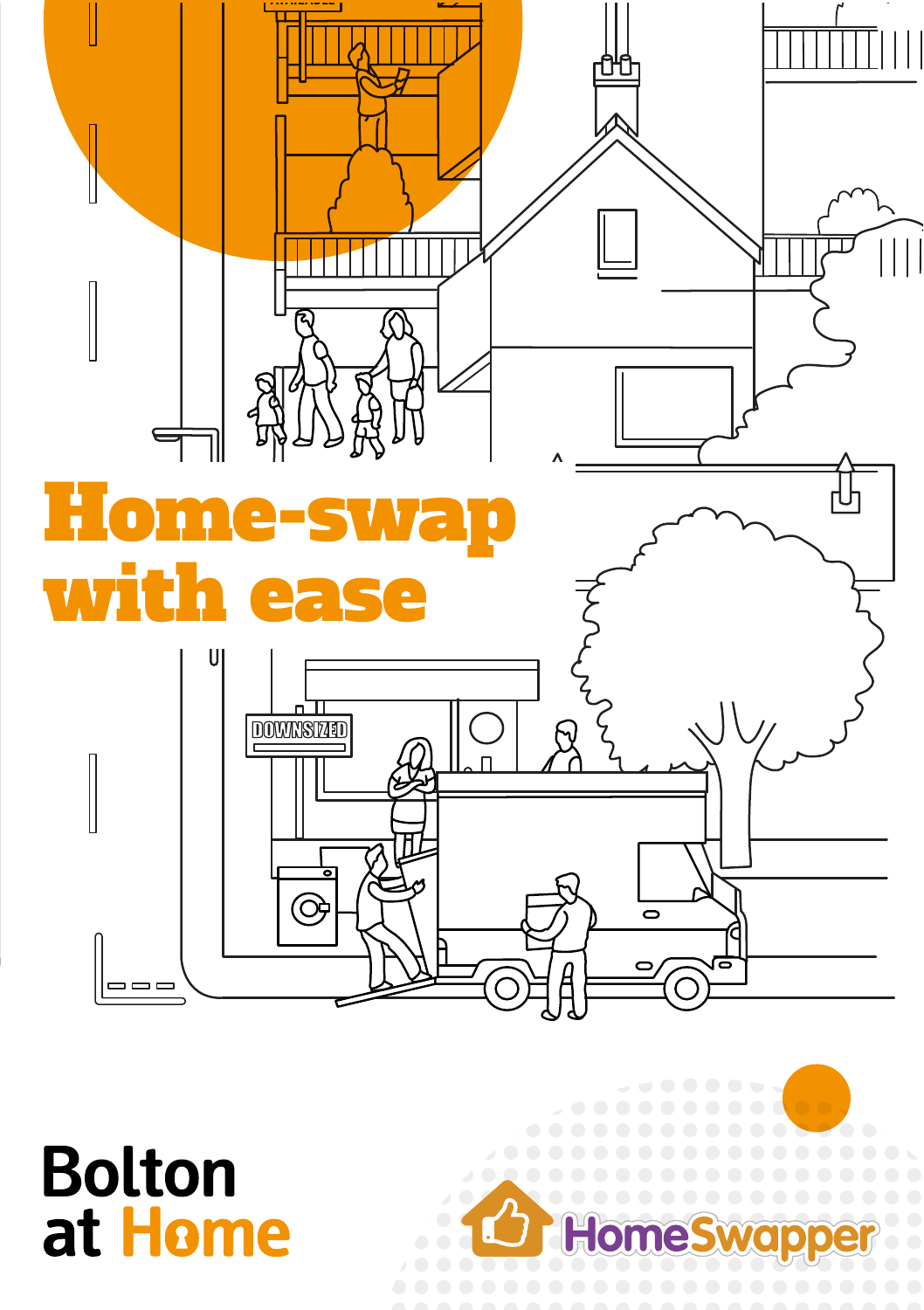

### The quick and easy way to find the right property for you.



## Are you considering a move?

**Do you know you can swap your house, locally or nationally, through HomeSwapper? It's the UK's largest direct home swap service.**  At any one time, around 1,000 Bolton at Home customers are registered with HomeSwapper and over 500,000 members are looking for potential swaps at **www.homeswapper.co.uk.**

We can help you find the right home for your needs with free HomeSwapper membership.

You can use HomeSwapper to change your type of home, move location, get a garden, or find one that's already adapted for disabilities. It works by matching tenants who want each other's home, with 90% of members receiving potential matches within 24 hours.

#### **Advantages:**

- More choice.
- Less competition.
- No time spent on the housing register.
- 'Like for like' moves allowed between Bolton at Home properties.

To register for free and see your potential swaps, visit www.homeswapper.co.uk.

For more information, phone us on **01204 328000** or ask at your local UCAN centre or Valley House office.

## www.homeswapper.co.uk

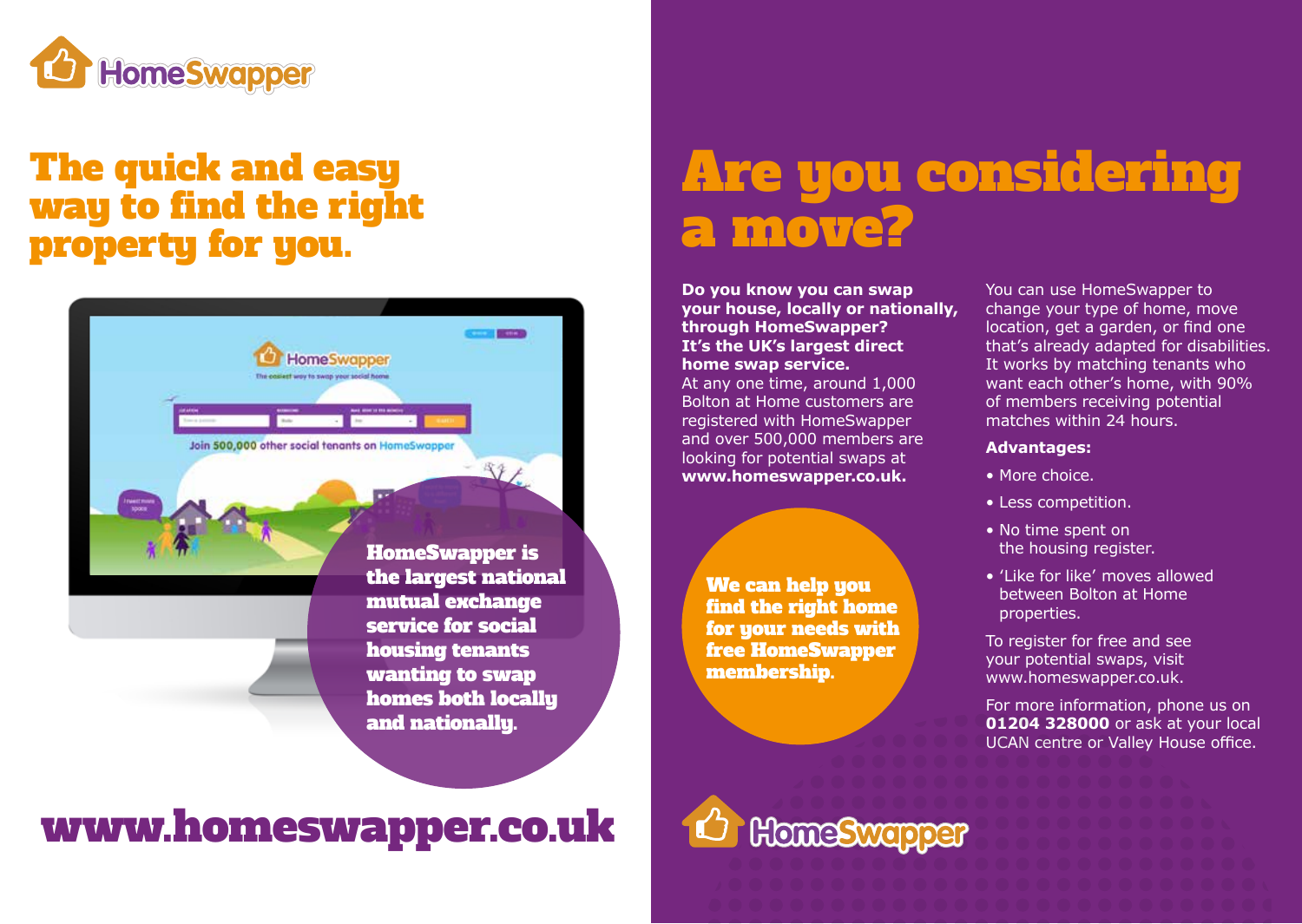# **Mutual** exchange What size of property<br>an I exchange with?



A mutual exchange is when you swap homes with someone. It means you're taking on somebody else's tenancy rather than being given a brand new tenancy agreement. If you're already a Bolton at Home tenant you can swap with any other social housing tenant if you have an assured non shorthold tenancy with us. You could upsize, downsize, move location, get a garden, or find a property that's adapted for disabilities. There's no limit to the number of participants in a mutual exchange, but usually it will be a direct swap between two social rented households. Occasionally it might involve three or more different households.

#### How can I put mu name down for a mutual exchange?

You can advertise your home for a mutual exchange for free at www.homeswapper.co.uk. This is the main way in which to find someone to exchange with, but you will still need permission from your landlord to actually swap.

Full details of the registration process are available on the website.

Some people also use Facebook or place an advert in their local newsagents, post office or front windows.

You can visit any UCAN centre or library for internet access.

If you need further advice on making an application please contact us using the details given on the last page.

#### **Once you have registered follow some golden rules:**

- Check the website frequently for potential exchange matches.
- Preview your advert and check it looks appealing with plenty of photos. Include a good description of the property and promote its good points.
- Message and phone possible matches regularly to see if they're suitable.
- Agree to visit and inspect each other's property before you then apply to exchange.

## can I exchange with?

Unlike with our Moving Options Policy, if you find an exchange we may allow you to move to a like-for-like property, with the same number of bedrooms, or even under-occupy by one bedroom subject to demonstrating affordability.

For example; a couple in a one bedroom flat may be allowed to exchange for a two bedroom house, not permitted under our Moving Options Policy.

You need to explain your reasons for moving as part of your application.

Further information about the reasons for this though should be provided with your application form.

#### What other things should I consider?

Remember that you could be taking on someone else's tenancy so there may be some changes to your tenancy conditions. For example; the rent you pay when you move may not be the same as the rent your exchange partner is currently paying. We can advise you what you'll need to pay.

You may also want to get in touch with us so you can confirm if you'll have the Right to Buy or Right to Acquire your property once you've exchanged, where discounts differ.

Please also think about whether you can live in the property as it is when you view it, as properties are taken-on as seen. It's helpful to prepare a list of questions to ask when you visit the property. For example; will fixtures and fittings be left behind? Will it be easy to fit your appliances? Is it a furnished tenancy that stays with the property?

You'll need to keep your own home clean and tidy too. If you have difficulties with this, please contact us so we can discuss what support options might be available to help you.

If your application is approved, you'll need to plan for removals. Please budget for this.

If your application is refused, there's no time limit on when you can reapply for a mutual exchange.

#### What do I do when I have found someone to exchange with?

All parties to the exchange need to complete an online mutual exchange application form. You can get this from www.boltonathome.org.uk/ find-a-home.

Please complete the mutual exchange application form as fully as possible to avoid unnecessary delays in our checks.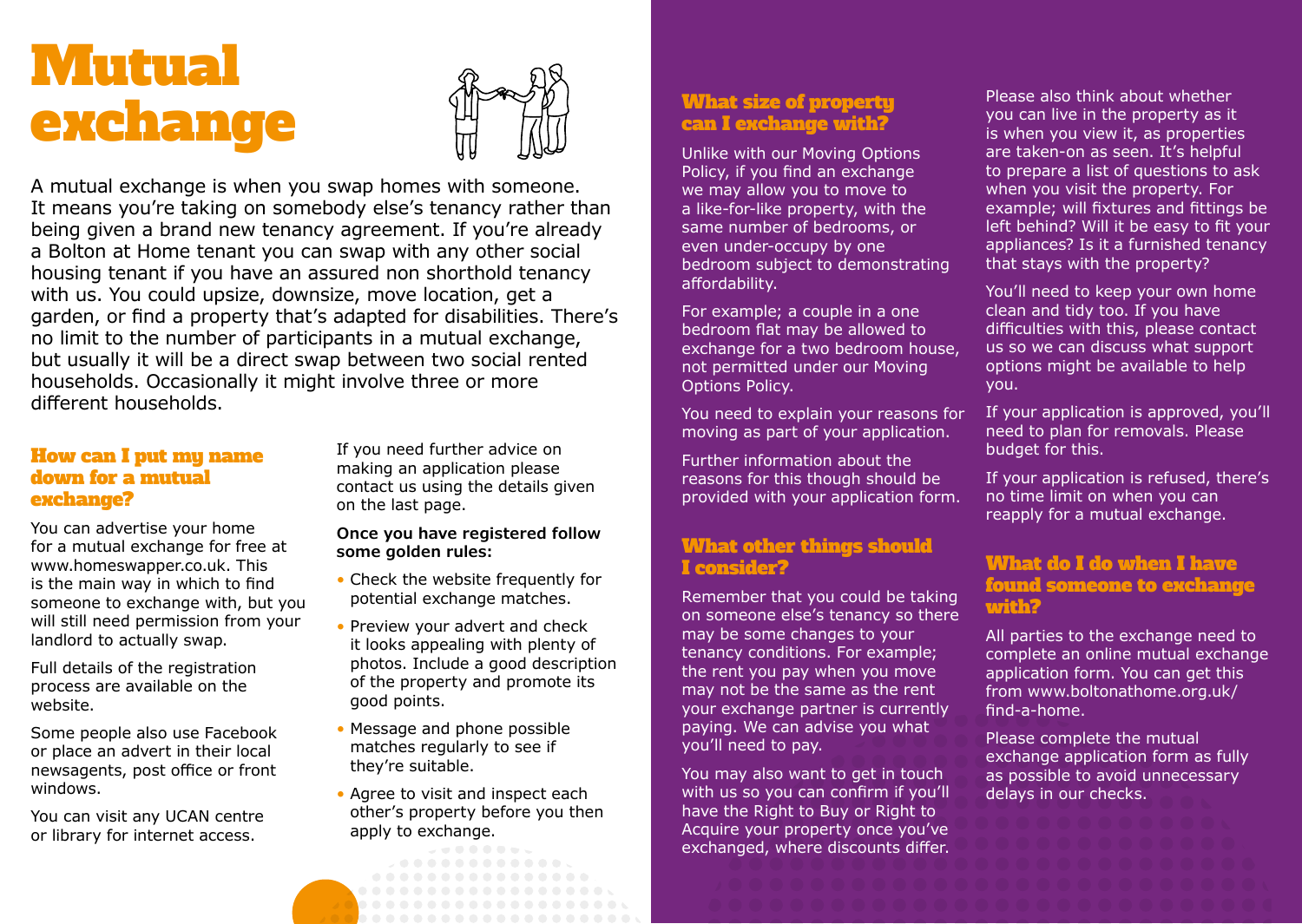#### What does Bolton at Home do when a mutual exchange application is received?

**We'll give you a final decision within 42 days (six weeks). First, we'll need to carry out some checks, for example:**

- if you have rent arrears
- if there have been any unauthorised alterations
- if the move would result in overcrowding or under-occupation.

We won't unreasonably refuse permission and, if there are solvable issues, we'll talk to you first about how these may be put right.

But if we do refuse your application, we'll tell you why and discuss what needs to happen to allow for a successful future application. Some of the main reasons we would refuse an exchange include rent arrears, property damage, antisocial behaviour, or ineligibility for the type of property.

#### What happens next?

We'll conduct our initial checks and contact you to confirm we've received your application form and discuss any immediate questions or issues with you.

If everything appears to be in order we'll indicate this to you, but the exchange going ahead will be subject to a survey of the property, and gas and electric checks taking place on the day of exchange.

You'll need to be at home for the survey and checks to give our staff access. They'll contact you directly to make appointments and will show you identification when they arrive.

If you're exchanging with the tenant of another landlord, we'll ask that landlord for a reference for their tenant. Remember that it's quite likely that they'll also ask us for a reference about you.

#### What happens if the survey or an inspection highlights a problem?

In-line with your tenancy agreement you must have kept your property in good condition, clean throughout, have a tidy garden and no damage. If there's an issue that you need to put right, we'll tell you what is required and ask when you can complete the work. When you tell us the work is done we'll re-inspect it.

If it's an issue that is our responsibility, we'll do the work. If we're unable to complete it straight away, we'll usually let the exchange go ahead providing the work is not urgent and the new tenant agrees.

If inspections reveal a significant health and safety issue, such as an urgent electrical problem, we may have to refuse the request.

Once you've exchanged you can't report day-to-day repairs such as plastering or carpentry for the first six months, except for repairs considered an emergency such as no heating, hot water or lighting. It's therefore very important that you report all repairs before you leave the property.

If everything is in order, we'll contact you to let you know and you can then think about move dates, which must always be on a Monday with gas and electric checks on the same day. However, before you move, you'll need an appointment with us to sign your agreement. This will be done by way of Deed of Assignment. Once you've signed you can't change your mind.



#### **You'll need to bring with you:**

- Proof of identification that has your photograph on it.
- Your current tenancy agreement. If you don't have a copy of your tenancy agreement, please let us know before your appointment.
- One week's rent in advance (we'll let you know how much you need to pay).
- Your bank account details if you want to pay your rent by Direct Debit.
- If you're claiming Housing Benefit or Council Tax Reduction, proof of your income, benefits and savings.

#### What should I do when I get the go-ahead to move?

#### **Make sure you:**

- Contact the gas, electricity and other utilities companies for both your old and new addresses.
- Apply for any benefits you receive to be paid at your new address.